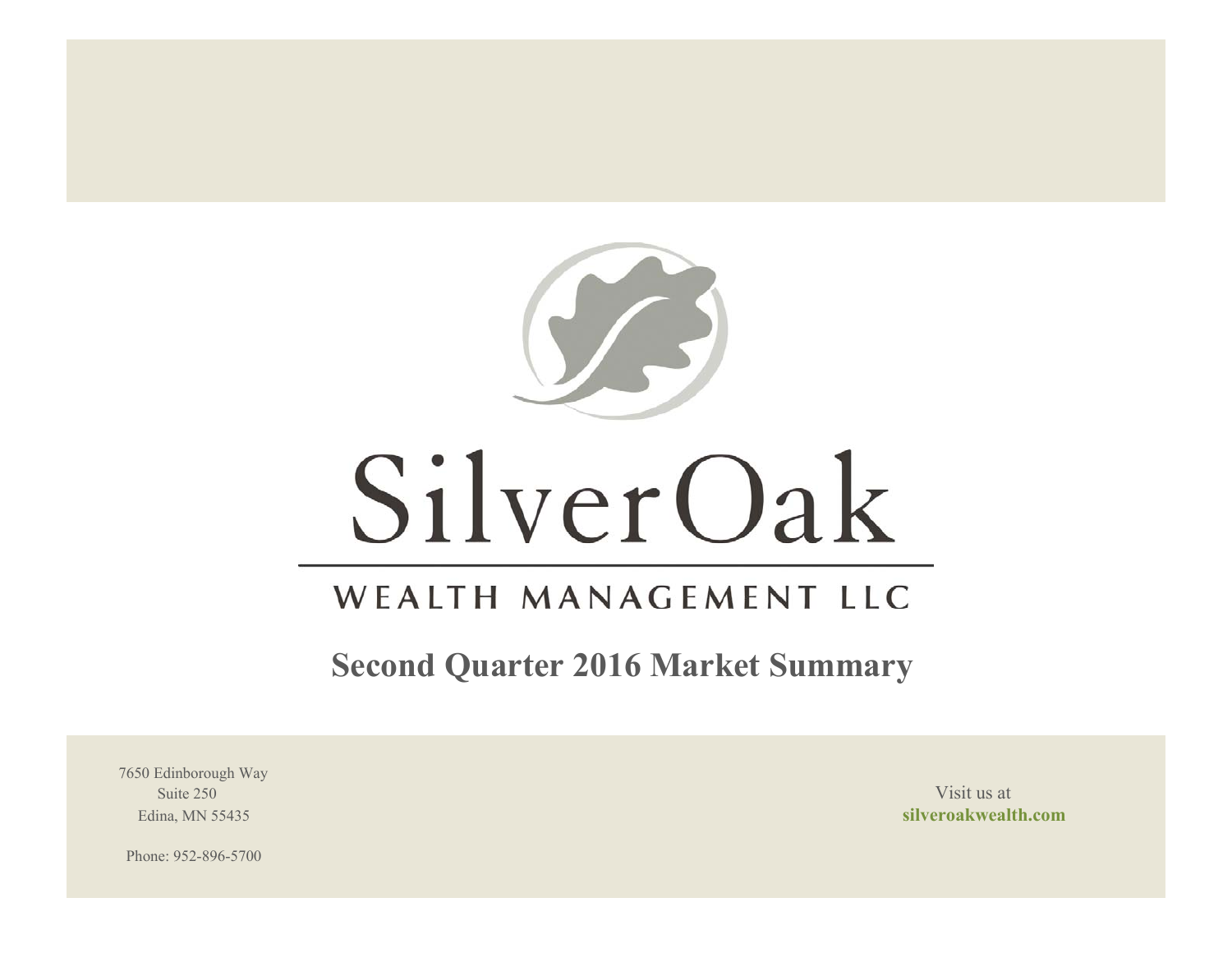# **Second Quarter 2016 Market Summary**

Markets during the second quarter continued to be volatile as investors were confronted with geopolitical uncertainty and concerns over global growth. The quarter ended with markets being surprised with the historic decision by UK voters to leave the European Union. The decision caused equity markets to sell off while bond markets rallied as investors sought safety. The implications of Brexit will take many years to be reveal; however, the vote highlights the structural challenges that countries across the world, not just Europe, are going through. Low economic growth, the distribution of wealth and concerns about immigration are prompting the rise of populist or anti-establishment movements in Europe and the United States. Despite uncertainty, equity markets in the U.S. quickly recovered from the post-Brexit sell off.

Performance was generally positive for equities and bonds during the quarter. Fixed income rallied as interest rates fell amongst concerns over global economic growth. Equity investors are more optimistic than their fixed income counterparts seem to be and are looking forward to earnings rebounding in the second half of the year as impacts from the price of oil and the U.S dollar subside. U.S. large caps, represented by the S&P 500, ended the quarter up 2.5% driven mainly by "defensive" sectors. U.S. small caps, represented by the Russell 2000, ended up 3.8%. Value oriented stocks outperformed relative to growth oriented stocks, across all market capitalizations, for the second consecutive quarter.

International developed equities ended the quarter with negative returns but were in positive territory prior to the Brexit vote. Economic data in Europe is improving; however, geopolitical events continue to set back equities. Emerging market equities were positive for the third consecutive quarter as a declining U.S. dollar has provided support and commodities have performed well. Investors will continue to monitor emerging markets as there are still concerns about China's slowing growth and a potential devaluation of its currency.

Coming into 2016, the Federal Reserve was forecasting four rate hikes throughout the year; however, their tune has changed as they have decided to hold rates steady so far this year. It appears, the Fed has put more emphasis on global markets and events, as they have cited rising global economic risks and financial turmoil as reasons not to increase the Fed Funds rate. The Fed has elected to be more reactionary relative to market events, thus they are not expected to raise rates until the end of the year as the markets digest the post-Brexit fallout and the U.S. Presidential elections in November.

Globally, interest rates fell during the quarter as economies around the world continue to struggle to create growth and geopolitical events have created uncertainty. Investors continue to view developed sovereign debt, such as U.S. Treasuries, as "safe havens" in this environment despite record low or negative yields. Trillions of dollars in global fixed income securities now have yields below 1%. Bond returns across sectors were strong during the quarter; in particular, those within the credit sectors (i.e. investment grade corporates and high yield).

Equity market returns have been bifurcated the past year as higher yielding sectors have seen very strong returns while the rest of the market has been roughly flat to negative. Higher yielding sectors such as telecomm, utilities and consumer staples have returned 20-30% over the past year. Quantitative easing by central banks have created an environment in which investors are focusing more on yield than fundamentals. Investors that seek income are being driven to riskier assets, such as equities, due to low yields in core bonds.



# **Broad Market Index Returns Second Quarter 2016**

# SECOND QUARTER 2016 MARKET SUMMARY silveroakwealth.com | Page 2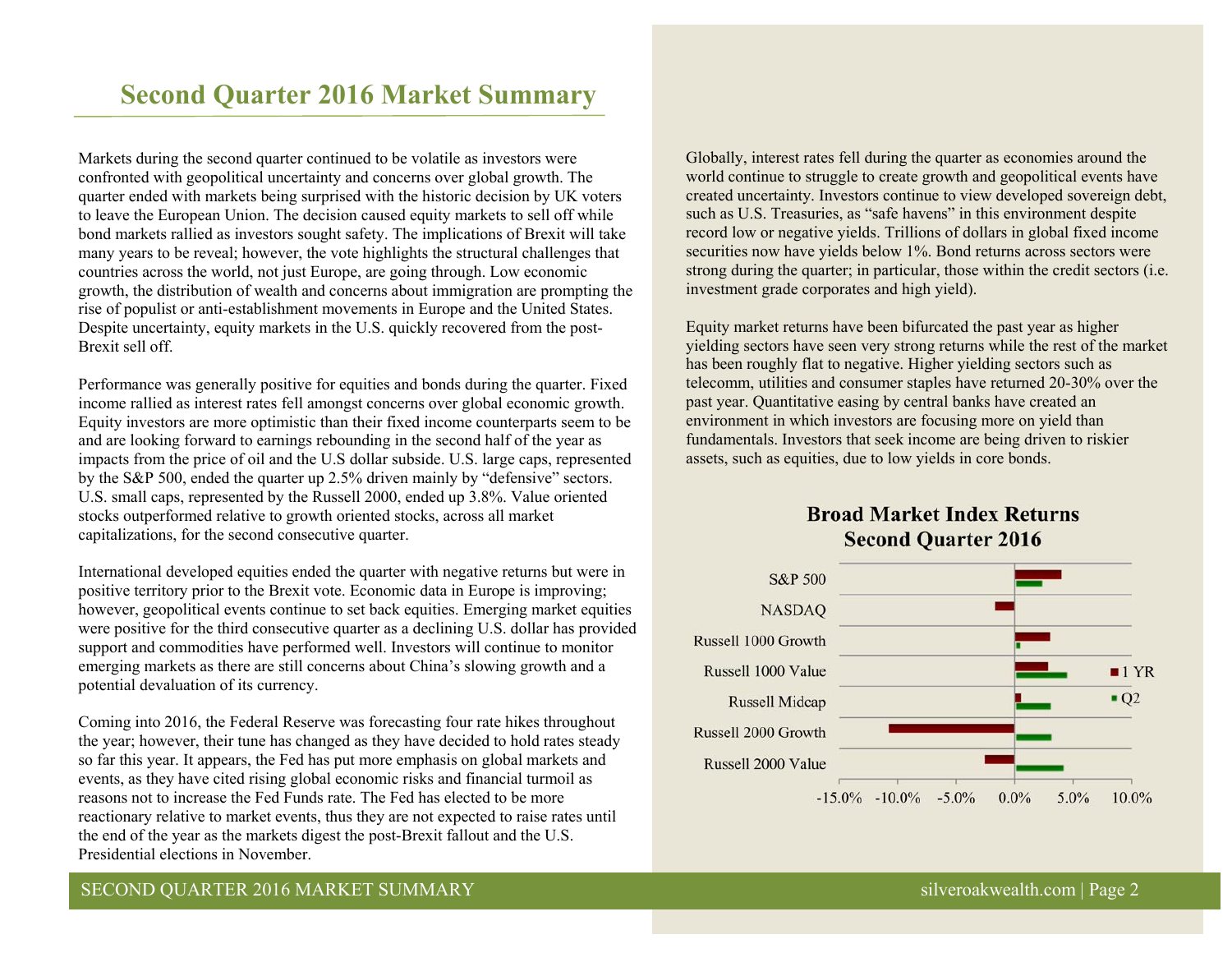# **HIGHLIGHTS**

#### **MACROECONOMICS**

- The Bureau of Economic Analysis released the advanced estimate of second quarter 2016 real GDP, an annual rate increase of 1.2% from the preceding quarter. The estimate was much lower than the 2.6% growth rate analysts were expecting.
- The University of Michigan Consumer Sentiment Index final reading for June was 93.5, which was an increase from the previous quarter. Consumer sentiment remains high despite leveling off during the past year.
- The ISM Manufacturing Index rebounded during the quarter from 51.8 in March to 53.2 in June. The ISM Index has strengthened in the past three months after trending down since the end of 2014. Typically, when the ISM Index is above 55 it is bullish and when it is below 45 it is bearish.
- In June, the Conference Board Leading Economic Index increased 0.3% monthover-month to 123.7. The Index has increased gradually over the past year showing steady, but slow growth in the economy.
- The price of WTI Crude Oil was \$48.27 at the end of June, which is 33.6% higher than \$36.14 at the end of March. The price of Brent Crude Oil increased 30.7% in the quarter to \$48.05. The price of oil has been volatile as the supply and demand dynamics are being affected by a weaker than expected global economy and a market share battle among U.S. shale companies and OPEC members.
- In June, headline CPI increased 1.0% year-over-year, up from an increase of 0.9% in March. Core CPI, which does not include food and energy, had a 2.3% increase. Inflation levels have remained low over the past year and have been less than historical averages and the Fed's 2% inflation target.

#### **HOUSING**

- Preliminary existing home sales increased in June with an annualized rate of 5.57 million units from 5.36 million units in March. The June annualized rate is 3.0% higher than the 5.41 million units in June 2015. The strength in home sales that we saw throughout 2015 has continued in the first half of 2016.
- Median existing home sale prices increased during the quarter. The preliminary prices for June were 4.8% higher than the levels of one year ago and have been trending up since the beginning of 2012.
- New home sales increased during the quarter with a seasonally adjusted annual rate of 592k homes sold in June versus 537k in March. On a yearover-year basis new home sales increased 25% in June. The housing sector has been very strong the past few years with increasing sales and home prices.
- S&P Case-Shiller 20-City Home Price Index (seasonally adjusted) showed home prices rose 5.2% year-over-year in May.

#### **EMPLOYMENT**

- The labor market has generally been positive the past year as the unemployment rate has fallen and wages have increased. However, during the quarter nonfarm payrolls averaged 147,000 jobs added per month, which was 41% less than the second quarter in 2015. It was also lower than the 196,000 jobs added per month in the first quarter 2016.
- The unemployment rate fell to 4.9% from 5.0% during the quarter.
- Initial Jobless Claims have been decreasing since 2009 and dipped to lows last seen in 1973.

#### **DOMESTIC CORPORATIONS**

- Corporate operating earnings in the first quarter were slightly higher than the previous quarter. As we go through 2016, earnings are expected to rebound as lower oil prices and weaker foreign currencies should have less of an impact on year-over-year earnings growth than past quarters.
- Operating margins have retreated from highs the past year and a half but remain well above historical averages. Margins could continue to be pressured if rates rise and wages increase.
- Forward and trailing P/E multiples are near or above historical averages.
- The U.S. dollar was roughly flat vs. major currencies after depreciating in the first quarter. Many investors are forecasting the U.S. dollar to resume appreciating as other central banks around the world are providing monetary stimulus.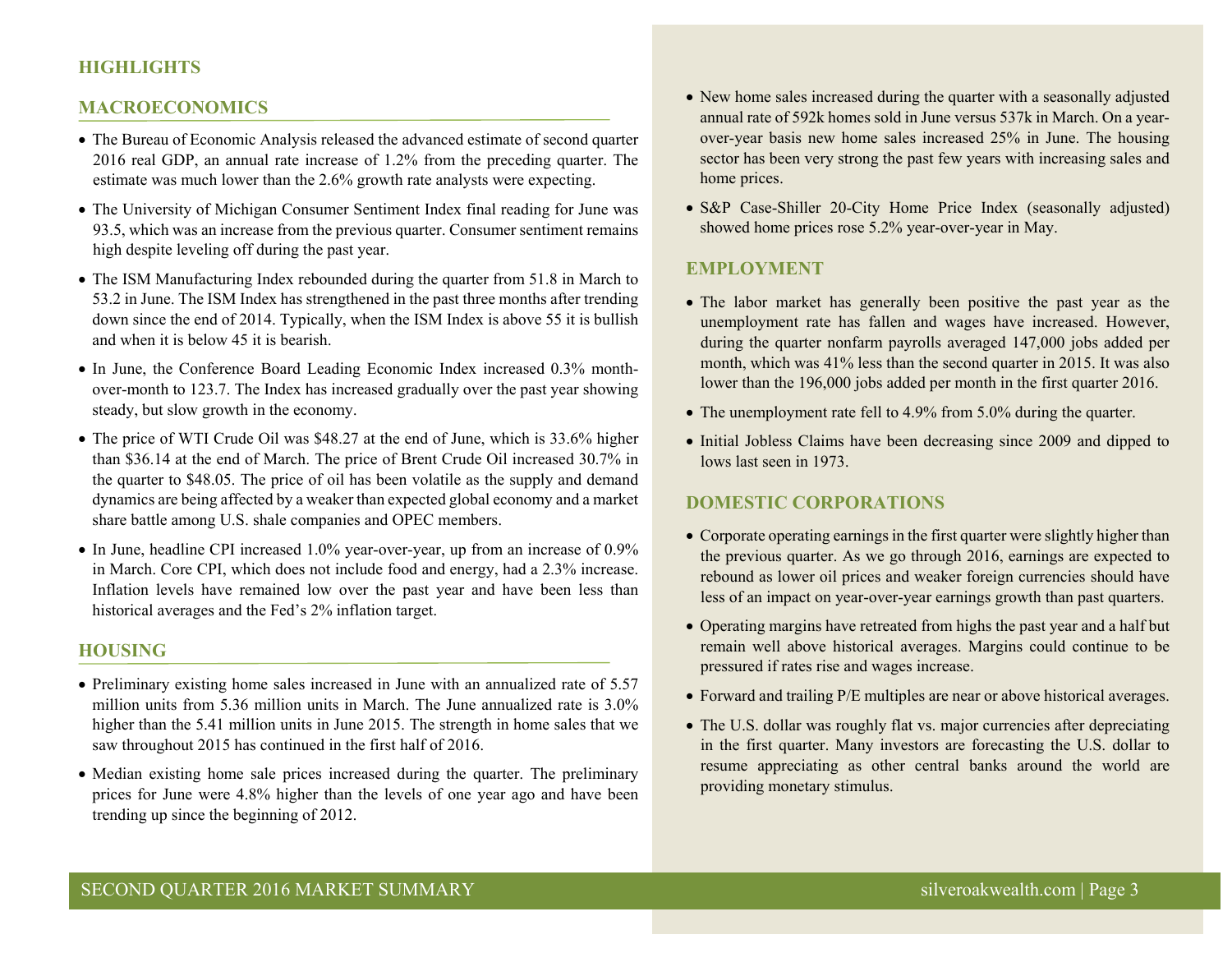#### **FED POLICY**

- In June, the Federal Open Market Committee (FOMC) announced they would leave the federal funds rate at 0.25% - 0.50%. The Fed raised rates last December for the first time since 2006. In their statement, the Fed noted the economy is expanding moderately, supported by an improving housing sector and consumer spending.
- The Fed started the year forecasting four rate hikes during 2016; however, the Fed has changed their tune, as they have decided to hold rates steady the past few meetings. They have noted slowing global growth and volatility due to geopolitical events like Brexit as reasons to keep rates low. The Fed is now expected to raise rates only once in the second half of the year.

#### **FIXED INCOME**

- Most yields, except very short-term Treasury securities, decreased quarter-overquarter causing the yield curve to flatten. The long end of the yield curve has decreased considerably over the past few years as there continues to be concerns about slow economic growth. Following the Brexit vote, rates decreased to multiyear lows. Short term interest rates are controlled or heavily influenced by central banks where as long term interest rates are controlled by market forces and economic growth.
- U.S. yields remain attractive for the global investor as some central banks have gone to a negative interest rate policy such as the Bank of Japan and the European Central Bank. This is one of the many technical reasons interest rates should remain relatively low.
- There are now trillions of global sovereign debt with negative real yields.

# **Treasury Yields & Returns Second Ouarter 2016**



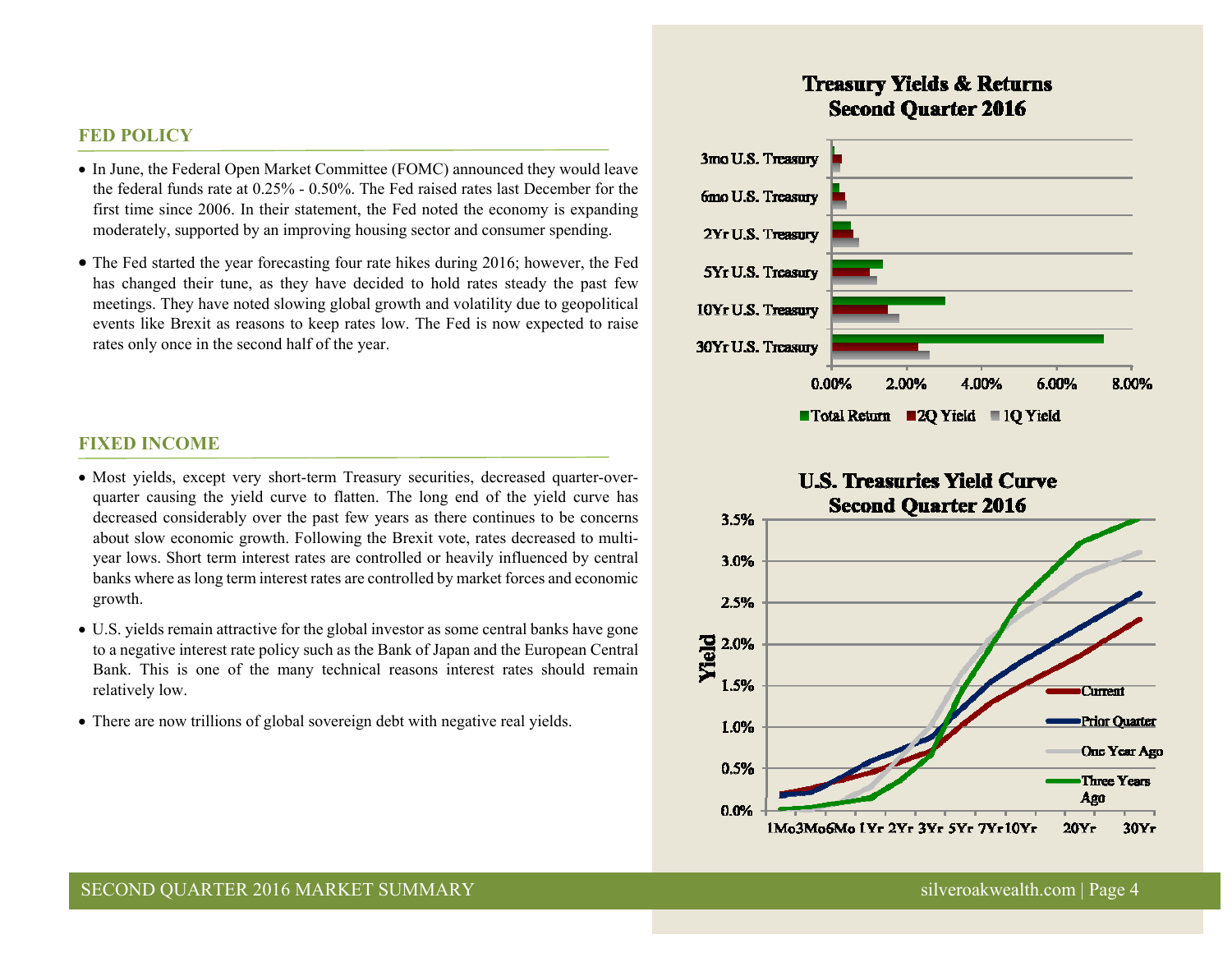### **FIXED INCOME (continued)**

- Returns across fixed income sectors were strong, particularly in credit sectors such as corporates and high yield. Returns benefitted from lower interest rates and narrowing credit spreads. The Barclays U.S. Aggregate was up over two percent during the quarter. Fixed income continues to perform well compared to equities as economic growth remains limited.
- Fixed income returns, going forward, are expected to be lower than historical averages as interest rates are starting at a very low level. Historically, future ten year fixed income annualized returns have been about equal to the 10 year Treasury yield at the start of the period. However, spreads in credit sectors are at or above historical averages which could benefit credit returns if the economy continues to grow.

# **EQUITIES**

- As forecasted, volatility has continued throughout the first half of the year. Following the surprise Brexit decision, equity markets sold off quickly. However, the equity markets have since recovered.
- Generally, across asset classes, higher yielding assets had stronger returns with investors continuing to search for income during the quarter.
- U.S. large caps have dominated returns relative to other asset classes for the past three consecutive years, which is uncommon. This trend has changed in the first half of the year as a diversified portfolio provided solid returns. Asset classes such as emerging market equities, REITs, and fixed income have performed well YTD.
- After a strong bull market in equities since 2009, future long-term returns are expected to be lower than historical averages as earnings growth remains sluggish and valuations are slightly higher than average. Volatility should continue as 2016 unfolds.

# **Fixed Income Yields & Returns Second Ouarter 2016**



# **Equity & Fixed Income Market Annual Returns**

■ Barclays US Agg Bond ■ S&P 500 ■ MSCI EAFE ■ MSCI EM

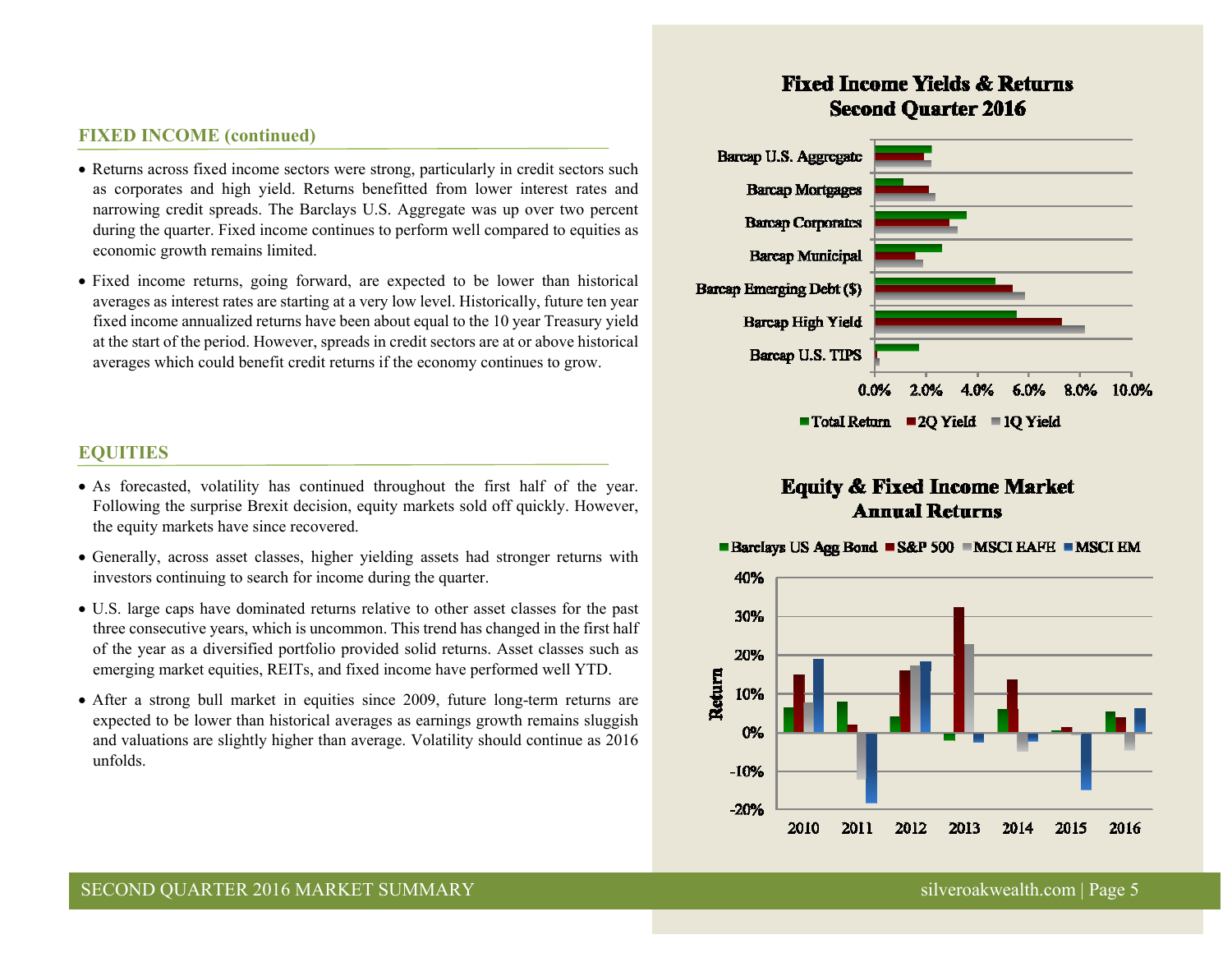# **INTERNATIONAL EQUITIES (continued)**

- Developed international stocks performed worse than U.S. domestic equities. The MSCI EAFE index of international markets stocks decreased 1.5% during the quarter. On a year-over-year basis, the EAFE is down 10.2%.
- During the quarter, emerging market stocks were higher and performed better than developed markets; however, they are still down significantly on a one year basis. The MSCI Emerging Markets Index increased 0.7% in the quarter and has a negative 12.1% return over the past year. Returns have been greatly impacted over the past year by emerging market currency devaluations and lower economic growth expectations. However, stabilization in commodity prices and currencies should benefit emerging markets going forward.
- Valuations are lower in developed international and emerging market equities than in the U.S.; however, many regions are trying to recover from economic slowdowns or are going through structural changes.

## **DOMESTIC EQUITIES (continued)**

- The Russell 1000 Index of large capitalization stocks posted a total return of 2.5% during the quarter. On a year-over-year basis, the Russell 1000 Index has increased 2.9%.
- Small capitalization stocks, as represented by the Russell 2000 Index, posted a total return of 3.9% during the quarter. On a year-over-year basis, the index has declined 6.7%.
- Higher-yielding stocks performed well during the quarter as investors sought income with declining interest rates. Utilities and Telecom were among the best performing sectors. Energy had a very strong quarter with the rebound of oil prices. Consumer Discretionary and Technology had negative returns for the quarter. Value outperformed growth across market caps.

# **Non-U.S. Equity Market Returns Second Ouarter 2016**



# **U.S. Equity Market Returns by Major Sector** (Securities in S&P 500, Second Quarter 2016)